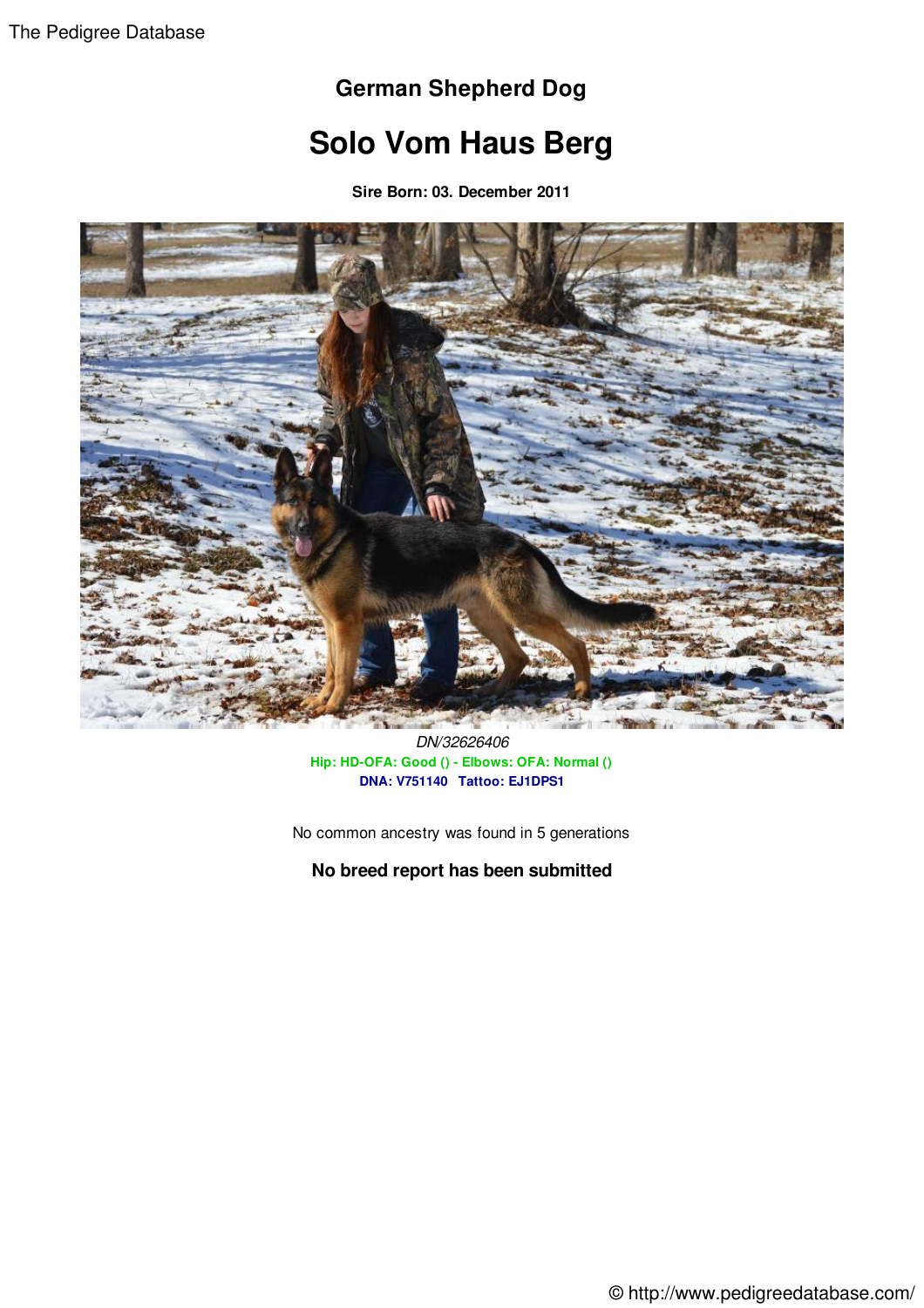The Pedigree Database

## **Pedigree for Solo Vom Haus Berg**



© http://www.pedigreedatabase.com/